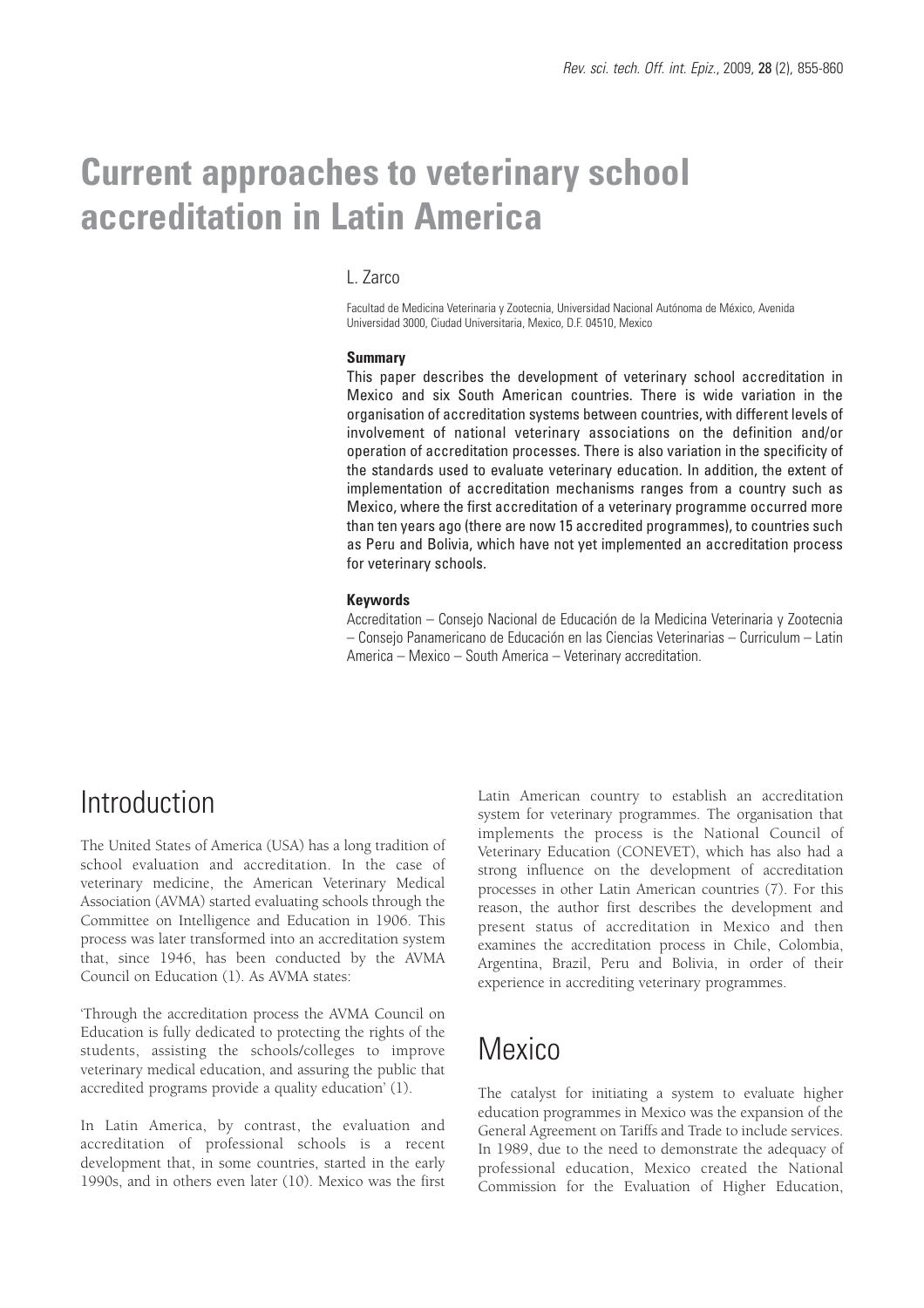which, in turn, established the Inter-institutional Committees for the Evaluation of Higher Education (CIEES) in 1991 (13). This body immediately began a diagnostic evaluation of educational programmes that included self-evaluation and a diagnostic evaluative visit by academic peers. Over the next eight years, CIEES assessed most veterinary programmes in Mexico, and it became evident that there was great variation in the quality and efficacy of the various courses of study. However, those CIEES evaluations were not yet linked to an accreditation process. Their influence was limited to providing information on the programme being evaluated to the authorities (13).

The North American Free Trade Agreement prompted further action, since Annex 1210.5 on 'Professional services' called upon the 'Parties' (Canada, the USA and Mexico) to 'encourage the relevant bodies in their respective territories to develop mutually acceptable standards and criteria for licensing and certification of professional service providers, and to provide recommendations on mutual recognition', including standards and criteria related to professional certification and to accreditation of schools or academic programmes (12).

Veterinary medicine was the first profession to react to this call, through the concerted action of the Mexican Federation of Veterinary Associations (the professional organisation that represents Mexican veterinarians) and the Mexican Association of Veterinary Schools. In 1995 these two organisations combined to create the National Council of Veterinary Education (CONEVET). The new organisation was given the mandate to accredit veterinary programmes and certify veterinarians (13). Thus, veterinary medicine was the first profession in Mexico to have an accrediting body, years before the Mexican Government devised a procedure for recognising accreditation processes.

Since its creation, CONEVET has aimed to adhere to the best international practices. To do so, it has established close contacts with AVMA, the European Association of Establishments of Veterinary Education and the veterinary associations of several other Latin American countries. It has implemented the practice of inviting international observers to all of its accreditation site-visits, and sends observers to accreditation processes in North America, Europe and, most recently, South America, as these processes were implemented in this region. In addition, CONEVET has become a major promoter of international meetings on veterinary education (2).

In 1997, CONEVET issued its first accreditation of a veterinary programme. Since that year, 16 more programmes have been evaluated. At the time of writing,

15 schools have been accredited. (Indeed, several have been re-accredited, after completion of a five-year cycle as accredited schools.) Three schools that underwent evaluation were denied subsequent accreditation.

The organisation and processes of CONEVET have been described elsewhere (2). In essence, 114 indicators are used to evaluate study programmes. These are grouped into twelve standards:

- foundations
- curriculum
- organisation
- educational processes
- students
- faculty
- continuing education
- research
- infrastructure
- clinical and animal production resources
- finances
- services to society (5).

The process involves self-evaluation by the school, a visit to the site, a report of the visit, and a decision by the accreditation committee, with a system for reconsideration and appeal. Accreditation is granted for five years (5).

During the first five years of CONEVET, there was no system for officially recognising accrediting bodies in Mexico. Thus, accreditations granted by CONEVET served only as *bona fide* feedback to veterinary schools, and as a source of information to prospective veterinary students and the public. However, in the year 2000, the Ministry of Education, the National Association of Universities and Institutions of Higher Education, the National Academy of Sciences, and several professional associations (including the Mexican Veterinary Association) created the Council for Accreditation of Higher Education (COPAES). This body is officially recognised by the Ministry of Education as the organisation that recognises accreditation bodies, such as CONEVET (10). The Ministry of Education has also created several funding programmes that are directly linked to the accreditation status of educational programmes, thus giving a strong impetus to the accreditation process.

When COPAES was created, CONEVET was the most experienced and sophisticated accrediting body in Mexico. As a result, the procedures and standards developed by CONEVET were, in great measure, adopted by COPAES. For the same reason, CONEVET was the first accreditation body accorded recognition by COPAES (2). Today, COPAES recognises 23 accrediting bodies that cover the whole spectrum of higher education (www.copaes. org.mx).

As a result of its experience and international status, the procedures and standards of CONEVET were also adopted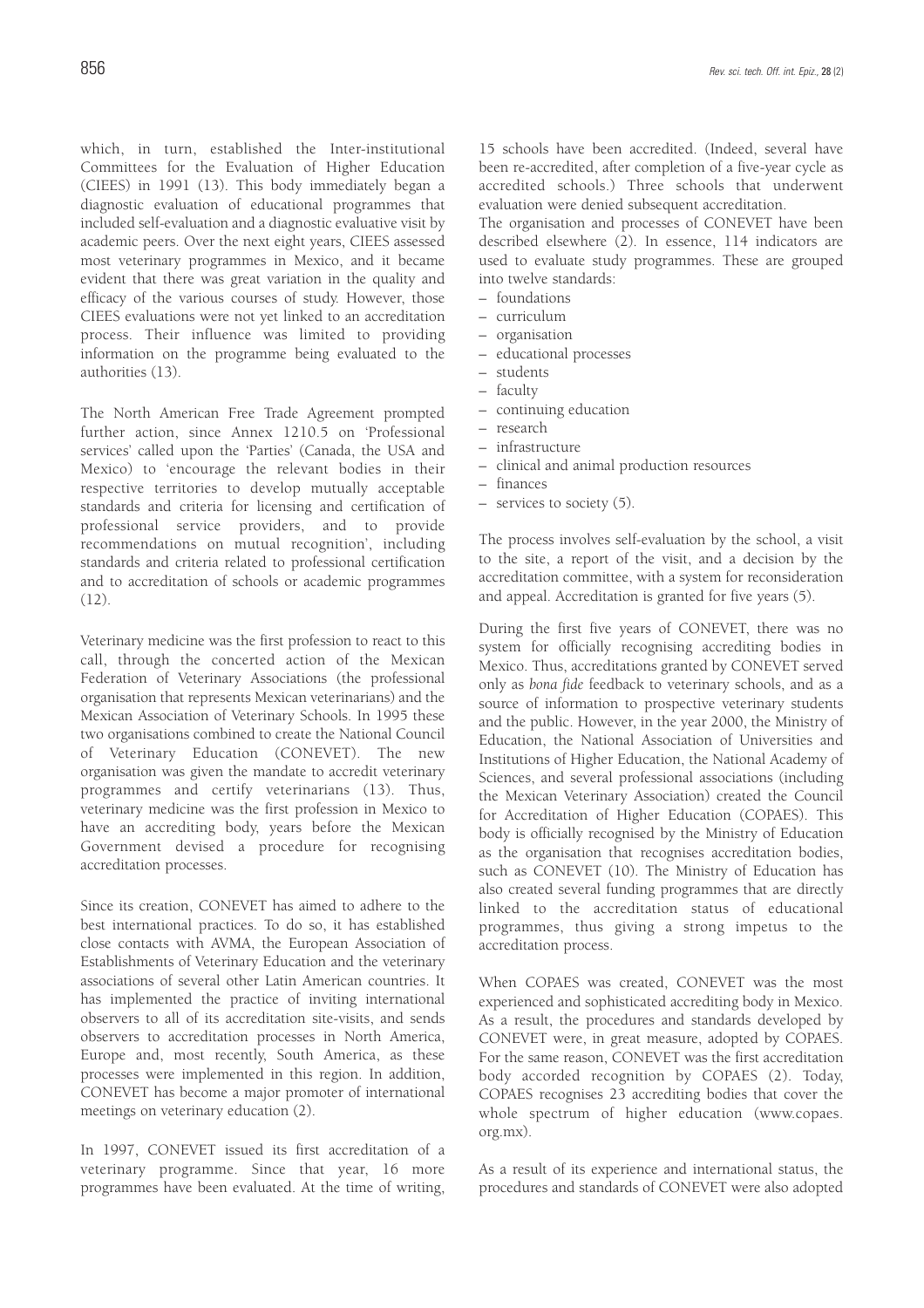by the Pan American Association of Veterinary Medicine (PANVET), the organisation that coordinates the national veterinary medical associations of the American continent, and the Pan American Federation of Veterinary Schools. These two organisations combined to create the Pan American Council of Veterinary Education (COPEVET), which adopted a professional-academic approach similar to that of CONEVET, but at the pan-American level. Thus, COPEVET was given the task of overseeing continental efforts at school accreditation, professional certification and curricular harmonisation (6). The standards and processes of CONEVET were also used to define, in great measure, the criteria used by COPEVET to recognise national veterinary accreditation bodies (6).

# Chile

In 1999, the Chilean Government created the National Commission for Pre-grade Accreditation (CNAP), a public body that advised the Ministry of Education. The commission was aided in its functions by technical committees, such as the Technical Committee on Veterinary Medicine. The commission announced its accreditation process for veterinary schools in the year 2001 (9), and – between 2003 and 2006 – four veterinary schools were accredited. However, CNAP was criticised for being a governmental organisation with insufficient independence. This was one of the primary reasons that prevented it from being recognised by COPEVET.

In 2006, the Chilean Government passed the Act for Higher Education Assurance (4), which, in turn, prompted the establishment of the National Commission for Accreditation (CNA) (www.cnachile.cl). The CNA is an autonomous organisation which authorises accreditation agencies. These accreditation agencies can be Chilean, from a foreign country or an international organisation, and each agency can accredit higher education programmes from as many areas as it is authorised to do so. The first six such agencies were authorised between May and August 2008. Two of these agencies are authorised to accredit veterinary programmes (www.cnachile.cl). No veterinary accreditation process has yet been conducted under the new law.

Some problems can be perceived with the new Chilean process. First there is the problem of representation. None of the 15 members of CNA is a veterinarian, although other professions are quite extensively represented (for example, four members are engineers, two are lawyers and two are medical doctors). Secondly, the authorised agencies are private or non-governmental enterprises that have no formal links with professional associations, thus they may well lack understanding of the particular features of any given profession. In addition, the site visits are carried out by teams composed of people from various professions. Thus, teams visiting a veterinary school can, for example, include agronomists or other such professionals. In contrast to the American and Mexican systems, the accreditation process for veterinary schools in Chile does not have the strong participation of the national veterinary associations. On the positive side, however, evaluations are based on standards specifically developed for each profession by a technical committee composed of distinguished members of the profession.

One recent development has been an initiative to create a National Council of Veterinary Education, modelled on CONEVET in Mexico. This council would then apply for authorisation as an accreditation agency specifically for veterinary medicine. If this initiative is pursued and is successful, Chile will have an accreditation body that conforms to COPEVET recommendations.

# Colombia

The Colombian National Council of Accreditation (CNA) was established by legislation in 1992. The council conducts the accreditation process, but accreditation itself is granted by the Ministry of National Education. Thus, the whole system can be described as a system of governmental accreditation. The first accreditation of a veterinary programme occurred in 1999 and, as of 2009, ten veterinary programmes have been accredited. As in the case of Chile, the Colombian system is not directed by professional associations. Authority rests on the CNA, which currently comprises two physicists, a philosopher, two sociologists and a medical doctor. Furthermore, the council uses general guidelines to accredit programmes (14), so that there are no specific standards for veterinary medicine. On the positive side, the site-visit teams are always composed of distinguished members of the same profession as the study programme under evaluation.

# Argentina

The National Commission of University Evaluation and Accreditation (CONEAU) was established in 1995 by the Act of Higher Education, 24.521. The standards for accrediting veterinary programmes were established by Resolution 1034 of the Ministry of Education, Science and Technology on 7 September 2005 (11). These standards are specific for veterinary programmes and compatible with the procedure recommended by COPEVET for veterinary accreditation bodies in Latin American countries. A special complication of the accreditation process in Argentina is that the legislation requires that all the programmes of a given discipline must be evaluated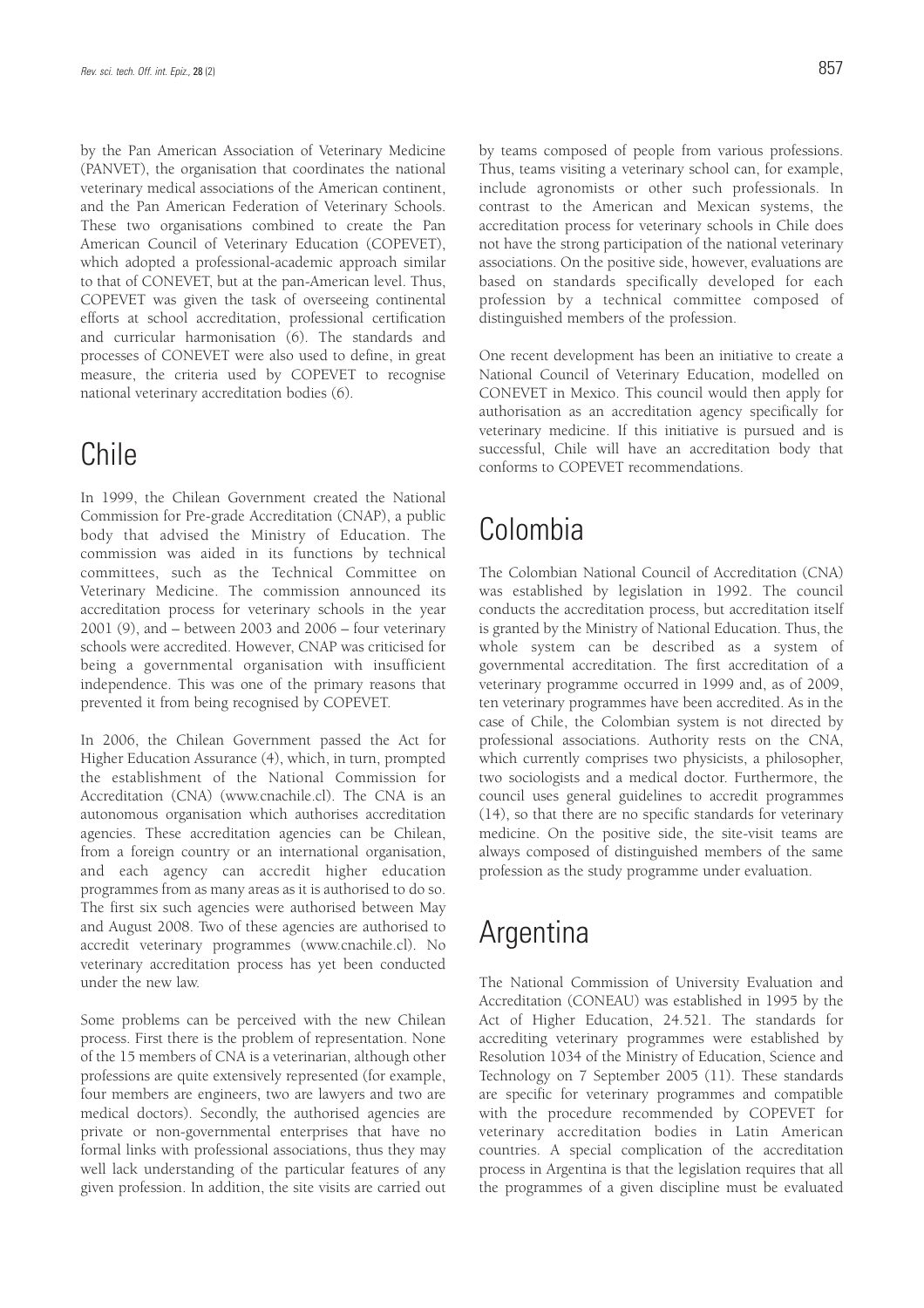$\mathbf{r}$ 

simultaneously. Thus, multiple site-visit teams must be coordinated and must undertake the process at the same time. The first accreditation procedure for veterinary programmes was conducted during 2007.

# Brazil

Before 2003, higher education in Brazil was primarily evaluated through National Examinations for graduates from every school. The results obtained by graduates in any given discipline from the various institutions were then compared to measure the relative efficiency of the different schools. In 2004, Brazil created the National System for the Evaluation of Higher Education, which proposed an assessment procedure that included self-evaluation and external evaluations (8), coordinated by the National Commission of Evaluation. The following years were devoted to developing the methodology for evaluation, and external evaluations were scheduled to begin at the end of 2008. At the time of writing (September, 2009), no further information could be found about evaluations of veterinary programmes.

### Peru

In the year 2005, following the model of CONEVET in Mexico, the Peruvian Association of Veterinary Schools and the Peruvian Association of Veterinary Medicine combined to create the National Council of Veterinary Education of Peru (CONEVET-Peru) (www.cmvp.org.pe/images/ conevet\_peru\_b.jpg). In May 2006, Peru passed legislation for a National System of Evaluation, Accreditation and Quality Certification of Education. This Act established the Council of Evaluation, Accreditation and Quality Certification of Higher Education (CONEAU), which finally became operational in November 2007 (3). Since CONEAU is mandated by the act to register specialised accreditation bodies, CONEVET-Peru could, at least in theory, become the authorised accreditation body for veterinary medicine programmes in Peru.

# Bolivia

Bolivia does not yet have a national system for evaluating and accrediting higher education programmes.

### **Les diverses modalités d'agrément des écoles vétérinaires en Amérique latine**

### L. Zarco

#### **Résumé**

Cet article décrit l'évolution des procédures d'agrément des écoles vétérinaires au Mexique ainsi que dans six pays d'Amérique du Sud. L'organisation des systèmes d'accréditation varie beaucoup d'un pays à l'autre, ainsi que le niveau de participation des associations vétérinaires nationales dans la définition ou la mise en œuvre des procédures d'agrément. Les normes spécifiques utilisées par les pays pour évaluer l'enseignement vétérinaire sont également très différentes. De même, la mise en œuvre des mécanismes d'agrément est plus ou moins aboutie selon les pays : ainsi, au Mexique, le premier programme vétérinaire a été agréé il y a plus de dix ans et il existe aujourd'hui 15 programmes agréés, tandis que des pays comme le Pérou ou la Bolivie n'ont pas encore mis en œuvre de programme d'accréditation de leurs écoles vétérinaires.

### **Mots-clés**

Accréditation vétérinaire – Agrément – Amérique latine – Amérique du Sud – Consejo Nacional de Educación de la Medicina Veterinaria y Zootecnia – Consejo Panamericano de Educación en las Ciencias Veterinarias – Mexique – Programme d'enseignement.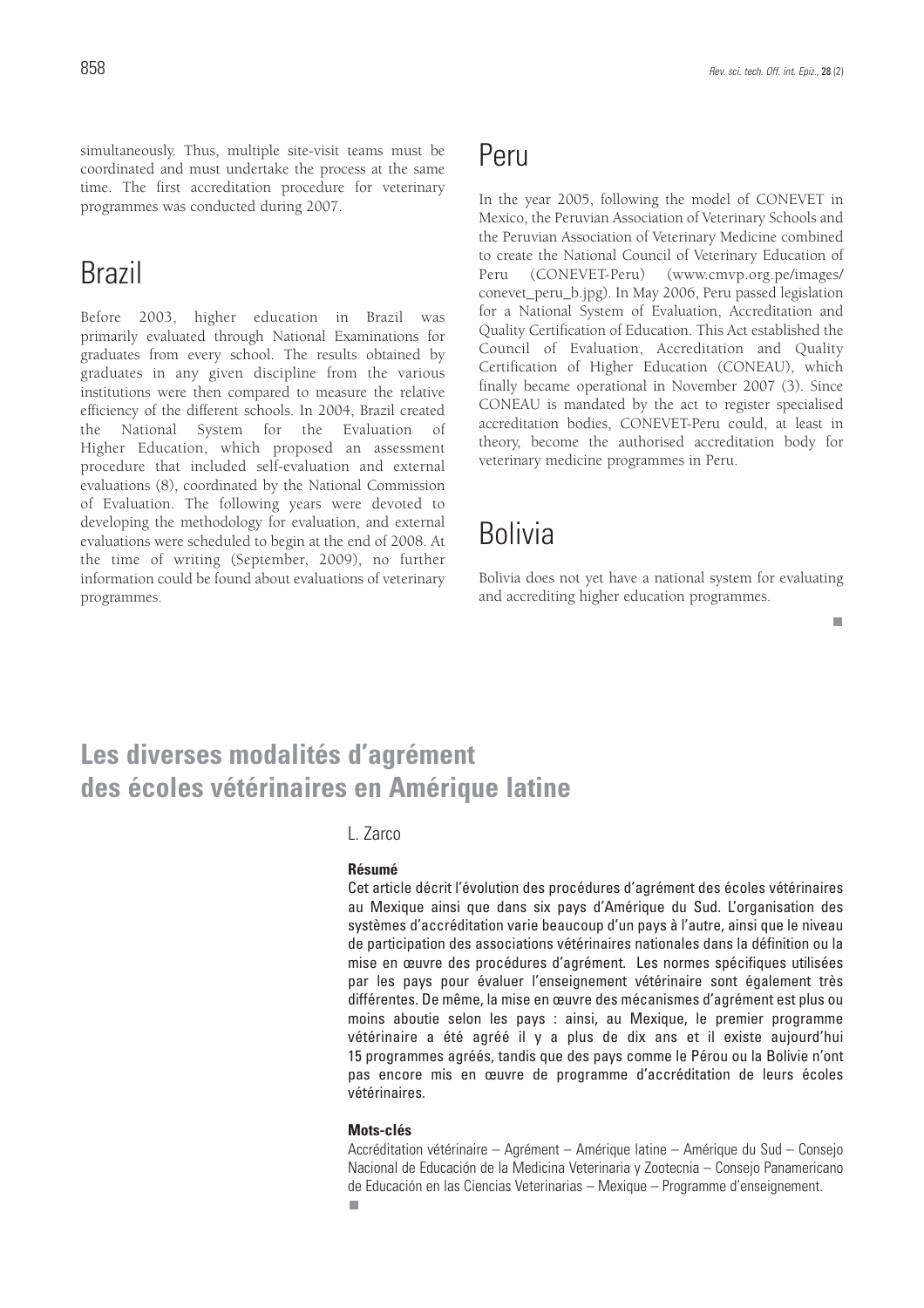### **Líneas de trabajo actuales en cuanto a homologación de estudios veterinarios en América Latina**

### L. Zarco

### **Resumen**

El autor describe el proceso de homologación de las facultades de veterinaria en México y seis países sudamericanos. Los sistemas de homologación están organizados de forma muy diversa en los distintos países, con diferentes niveles de participación de los colegios nacionales de veterinarios a la hora de instituir y/o aplicar este tipo de procesos. También son muy variables los criterios utilizados para evaluar la enseñanza veterinaria. Además, el grado de implantación de mecanismos de homologación varía desde casos como el de México, donde hace más de diez años que se homologó el primer programa de estudios veterinarios (actualmente hay 15 de ellos homologados), hasta el caso de países como Perú o Bolivia, que todavía no han instaurado ningún tipo de proceso de homologación.

#### **Palabras clave**

América Latina – América del Sur – Consejo Nacional de Educación de la Medicina Veterinaria y Zootecnia – Consejo Panamericano de Educación en las Ciencias Veterinarias – Homologación de estudios veterinarios – México – Programa de estudios.п

## References

- 1. American Veterinary Medical Association (AVMA) (2008). Accreditation policies and procedures of the AVMA Council on Education. AVMA, Schaumburg, Illinois. Available at: www.avma.org/education/cvea/coe\_pp.pdf (accessed on 1 October 2008).
- 2. Berruecos J.M., Trigo F.J. & Zarco L.A.  $(2004)$ . The accreditation system for colleges of veterinary medicine in Mexico and a comparison with the AVMA system. *J. vet. med. Educ*., **31** (2), 111-115.
- 3. Congreso de la República del Perú (2006). Ley del Sistema Nacional de Evaluación, Acreditación y Certificación de la Calidad Educativa. Available at www.oei.es/noticias/IMG/ pdf/LeySINEACE.pdf (accessed on 23 August 2008).
- 4. Congreso Nacional de Chile (2006). Ley numero 20.129 establece un sistema nacional de aseguramiento de la calidad de la educacion superior. Available at: www.cnachile.cl/docs/ Ley\_Aseg\_Calidad.pdf (accessed on 13 September 2008).
- 5. Consejo Nacional de Educación de la Medicina Veterinaria y Zootecnia (CONEVET) (2007). – Manual de acreditación: metodología para la acreditación de programas de licenciatura en medicina veterinaria y zootecnia, 7th Ed. CONEVET, Mexico City. Available at: www.fmvz.unam.mx/ conevet/Doctos/ManualAcreditacion.pdf (accessed on 12 May 2008).
- 6. Consejo Panamericano de Educación en las Ciencias Veterinarias (COPEVET) (2003). – Guía general para los consejos de las escuelas y facultades de medicina veterinaria. Food and Agriculture Organization of the United Nations, Santiago, Chile. Available at: www.fao.org/REGIONAL/ LAmerica/prior/desrural/panvet.htm (accessed on 13 August 2008).
- 7. Consejo Panamericano de Educación en las Ciencias Veterinarias (COPEVET) (2004). – Homologación de planes de estudio de medicina veterinaria en Latinoamérica. University of Guadalajara, Guadalajara, Mexico.